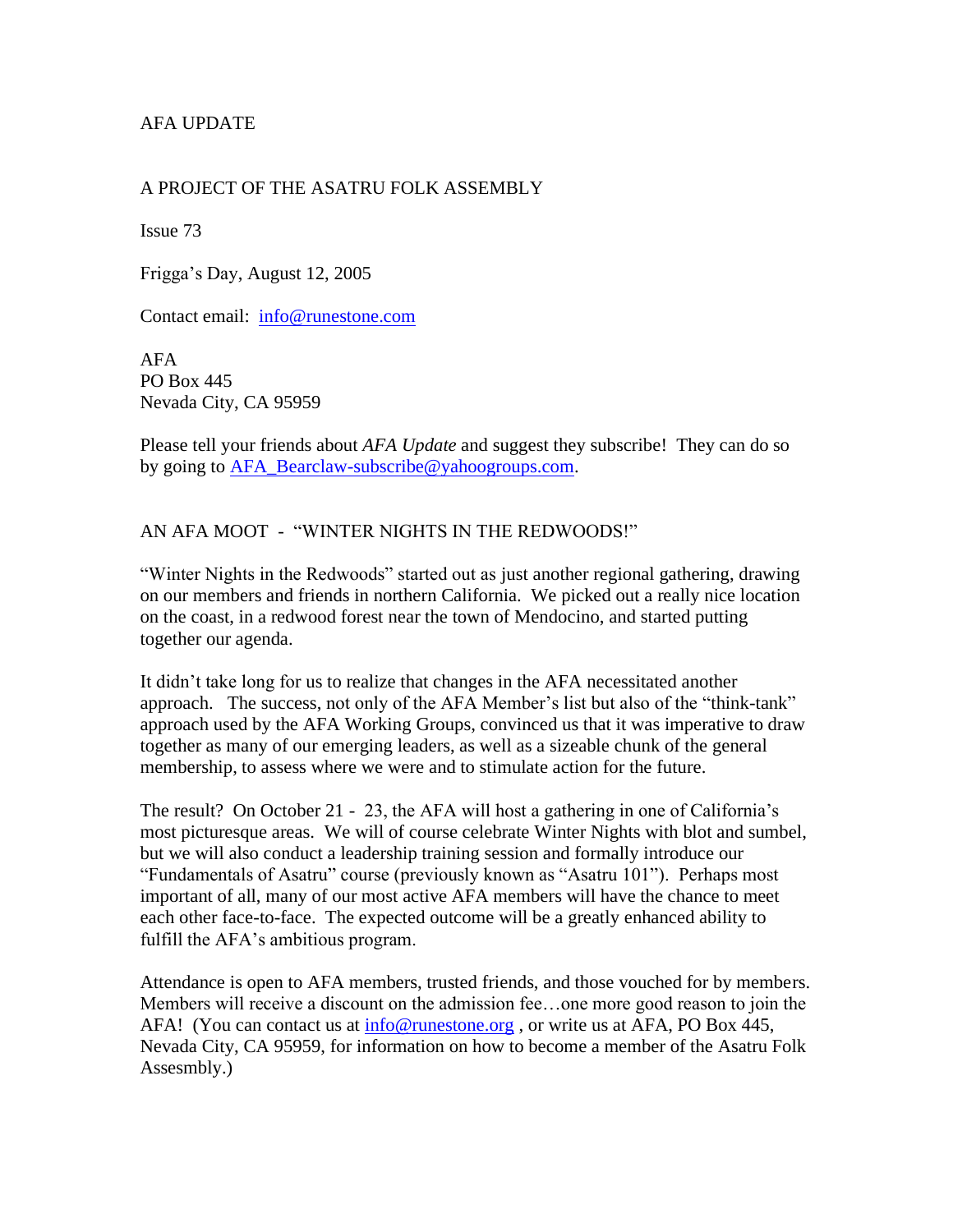## "ASATRU 101" COURSE NOW DESIGNATED "FUNDAMENTALS OF ASATRU"

The "Asatru 101" project, which will be formally presented to AFA members and friends at our "Winter Nights in the Redwoods" gathering, now bears the official title "Fundamentals of Asatru."

By any name, the course will be a major accomplishment. It will be an authoritative, detailed introduction to our religion that can be used in a variety of contexts. As presently designed, it consists of eight modules, each made up of from six to twenty lessons. Once finalized, the course will be available in several different media.

# POETRY BY PIPARSKEGG STILL AVAILABLE!

We still have some remaining copies of A Skaldic Pebble, donated by Piparskegg as a fundraiser for the AFA. They are autographed, numbered, and contain forty poems that will inspire and uplift you.

We are selling them for \$13.50, which includes first class postage within the United States.

To order: You can send us a check or money order in the mail, but if you do so, email us so that we can set one of the copies aside for you! Alternatively, you can email us and have us bill you via Paypal.

#### ASATRU, NATURE, AND US

It is common to describe neo-paganism, Wicca, and similar traditions as "nature religions" because they typically express strong beliefs regarding humanity's relation to the environment. Asatru, too, has received this label. To what extent is this true? What, exactly, is our connection to nature?

Briefly put, Asatru is respectful of nature. As thinking human beings, we understand that the universe around us is the result of a long process of evolutionary development. This process gives nature a coherence and a harmony so strong that we are tempted to conclude that "nature knows best." This effect is most common in the biological world, where species have interacted with each other and with the physical environment around them for a very long period of time, each affecting the other. Paradoxically, even competition, predation, and conflict become an integral part of the greater harmony.

How does the human will fit into this scheme? One can say that since man is an animal, and thus a part of nature, everything that we do is by definition natural - that, in fact, it would be impossible for us to do anything "unnatural." True to a point, no doubt; as one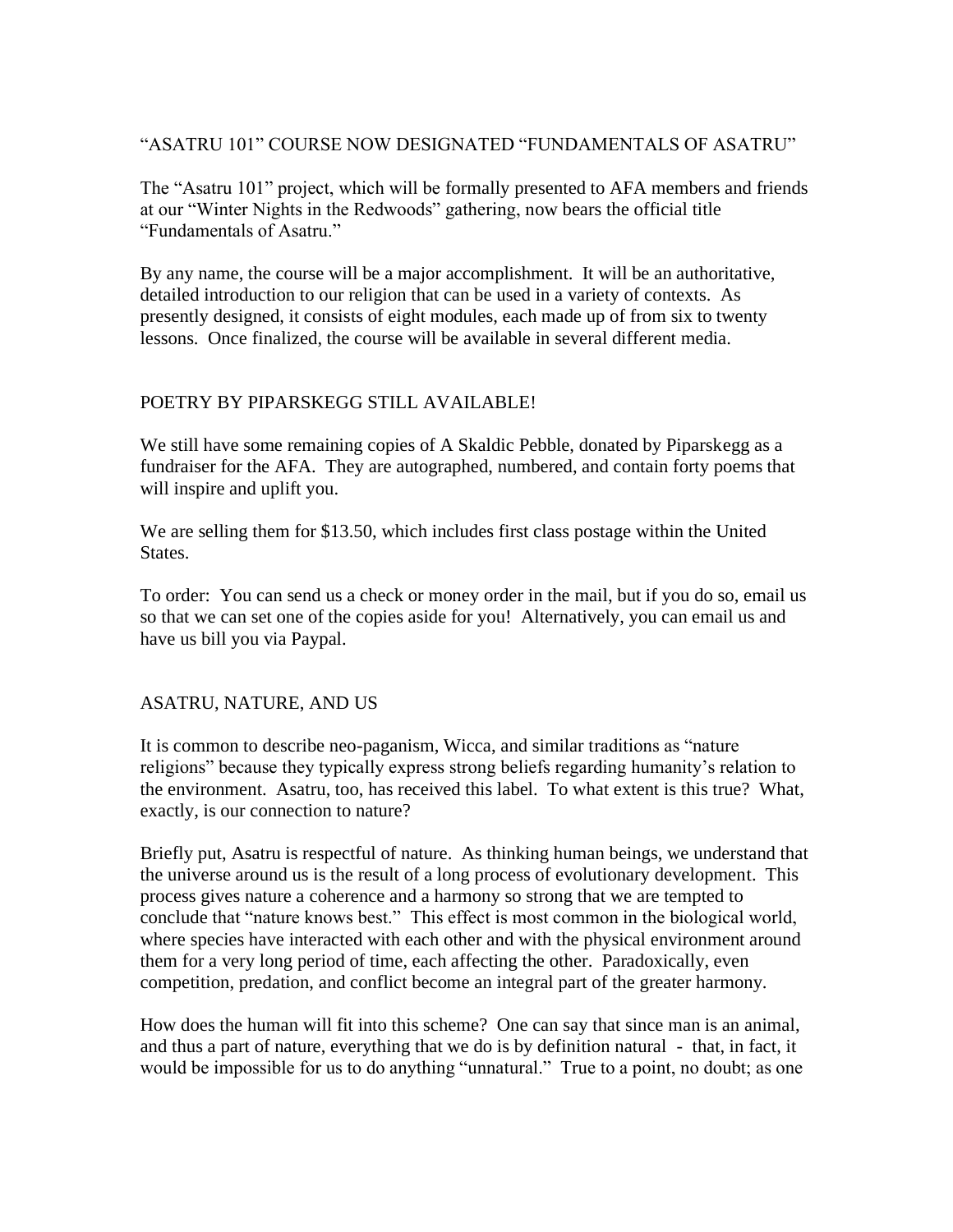writer pointed out, why is a beaver dam "natural" but a dam built by evolved primates with opposable thumbs (homo sapiens) unnatural?

Despite the seductive appeal of this argument, the fact remains that humans are, literally, a different breed of animal. Our cognitive abilities and our social skills, combined with those previously mentioned opposable thumbs, give us the ability to impact the world around us to an astounding degree. This brings with it a tremendous responsibility.

Asatruar are willful. We are not the sort to sit back and say "nature knows best" when confronted with challenge. People told us that nature did not make man to fly, so we determined on our own that we would take to the skies on artificial wings. People tell us today that a decline in function with aging is "naturally" inevitable, and we search for ways to impose our will on nature. Some say that we should abandon technology and return to hunting and gathering in local bands, so we can be "in harmony with nature" and we scorn them in our Faustian search to evolve, grow, and overcome. We will not accept limits…and that is good!

We recall that, in our myths, the world is an artificial creation given form by the will. Ice and fire gave birth to the cosmos through natural processes - but it was the Faustian will of Odin and his brothers that slew Ymir and made the world we know from his corpse.

Does this mean that we claim a right to despoil the world? Strangely, in light of the preceding paragraphs, the answer must be an emphatic "No!" Will must be guided by wisdom. The integral harmony of nature is a powerful orlog we would do well not to casually disturb. Besides, as products of nature, our esthetics are so shaped that we respond instinctively and spiritually to beauty. A spoiled landscape, a devastated environment, could only be tolerated by deadened souls from which all higher virtue had flown.

Will and wisdom must strike a balance, and that balance manifests in the world as a sense of proportion. Yes, we will use resources. We will cut down trees, eat animals and mine for metals. But we will do these things judiciously - for the sake of our own long-term survival, for our descendants, but also out of a sympathy, a love, for the web of living things that surrounds us. This love is fundamental, and reflects our love of Midgard and of our lives in it.

This attitude should not be confused with the "wise use" movement, much of which is controlled by industry lobbyists and amounts to nothing more than a cover-up for financially-motivated exploitation of the environment. We believe that indeed we can "heal the Earth" (to use the cliché) and, at the same time further our ancestral belief in liberty - by evolving our spiritual awareness and taking concrete action based on that awareness!

What we do, we do for all life on Earth.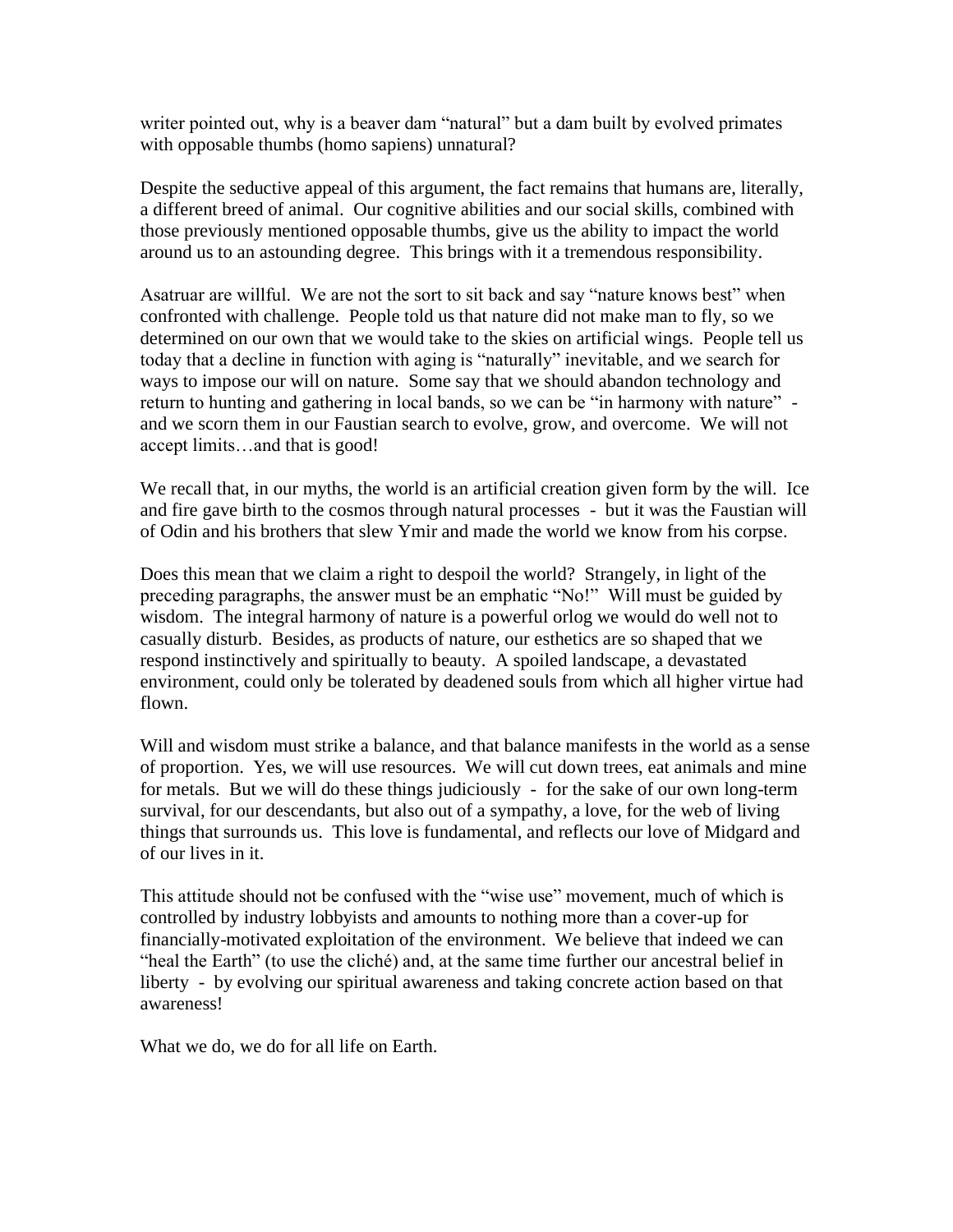Recent links of interest regarding the environment:

[http://www.livescience.com/environment/050811\\_global\\_warming.html](http://www.livescience.com/environment/050811_global_warming.html)

<http://www.nature.com/news/2005/050808/full/050808-12.html>

…and for us light skinned folks [http://www.newsday.com/news/printedition/health/ny](http://www.newsday.com/news/printedition/health/ny-hscanc104377742aug10,0,5406246.story?coll=ny-health-print)[hscanc104377742aug10,0,5406246.story?coll=ny-health-print](http://www.newsday.com/news/printedition/health/ny-hscanc104377742aug10,0,5406246.story?coll=ny-health-print)

## HELP SAVE NORWAY'S WOLVES!

Odin's own special animals, symbols of wildness and freedom, have been hunted to near extinction in a country that once honored the One-Eyed God!

Can we allow this to happen? The AFA doesn't think so, and we're trying to do something about it. You can help.

Take a look at our Yahoo group, [http://groups.yahoo.com/group/norwegian\\_wolf/.](http://groups.yahoo.com/group/norwegian_wolf/) Here you'll find updates on the wolf project as well as photos, various files, and other resources.

Please sign our petition at <http://www.thepetitionsite.com/takeaction/399085910>

…and drop a line to [Kimberley@troi.ws](mailto:Kimberley@troi.ws) to find out what else you can do to help.

#### LORE CLASSES

The AFA sponsors twice-monthly classes on Eddic lore in the Sacramento area. Anyone interested in attending can contact us at [info@runestone.org.](mailto:info@runestone.org)

#### AFA MEMBERSHIP

Do you believe in what the AFA stands for? Do you like what we're doing?

If so - we want you as an AFA member!

You can find relevant documents and an application on our web site at [http://www.runestone.org](http://www.runestone.org/) or you can contact us at [info@runestone.org.](mailto:info@runestone.org)

#### DONATIONS!